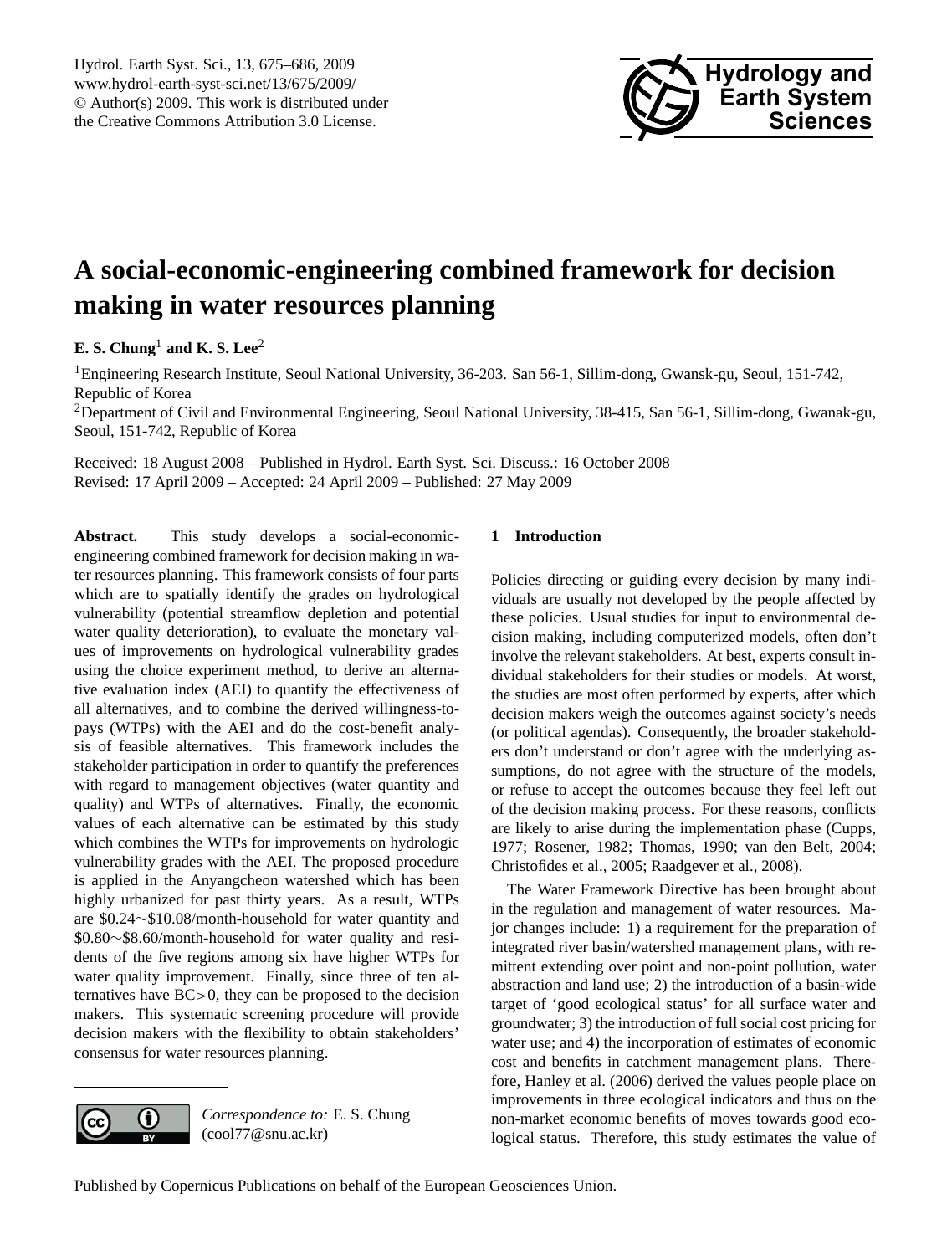

**Fig. 1.** Procedure of the social-economic-engineering combined framework **Fig. 1.** Procedure of the social-economic-engineering combined framework.

improvements in environmental indicators using the choice the embedding e experiment (CE) method, such as Hanley et al. (2006). Furthermore, we evaluate the economic values of alternatives  $\frac{1}{2}$ watersheddellandels combining the value of improvements in environmental indicators and alternative evaluation index (AEI). This method exacts and anti-matrix evaluation muck (AET). This include the avity has generated extreme views that is applied to the Anyangcheon watershed which has been gestion that embedding effects are so several highly urbanized for past thirty years in Korea.

project's cost is less than consumers' WTP, the project is eco-<br>  $\text{t}$ al 2000) nomically attractive (Abrahams et al., 2000). Conversely, in highly reliable systems consumers might willingly accept a greater frequency of shortages in exchange for reduced water bills (Howe and Smith, 1994). The contingent valuation ter bills (Howe and Smith, 1994). The contingent valuation bility using the CE but also to do a CBA of method (CVM) is one of the most frequently used methods ternatives combining the derived values w among them. An individual's WTP can be elicited using evaluation index (AEI). And then we app option, but it gives no information on the relative importance<br>among different types of environmental issues. Choice ex-<br>economic-engineering combined procedure periments (CEs) potentially outperform CVM with regard to in order to al of the environment. Valuing willingness to pay (WTP) is useful for reliability planning. If a reliability enhancement CVM, but it gives no information on the relative importance estimating an individual's marginal WTP (MWTP) for each environmental impact, which can then be converted to the relative importance of the different types of environmental issues. Thus CEs have the ability to yield more data than CVM (Nakatani et al., 2007).

There are some drawbacks in CEs. The scope insensitivity (embedding effect) which has long been discussed is said to be the most difficult problem in CVM studies and is also a serious problem in CE studies. According to Harrision (1992),

ent from the WTP for a more inclusive good (Nakatani et<br>
entable line of a notable 1,000) described a more inclusive zed for past thirty years in Korea. CVM useless (e.g., Kahneman and Knetsch, 1992; Diamond There are various methods to estimate the economic value  $\begin{array}{c} \text{et al., 1993) to assertion that embedding of } \\ \text{the probability coefficient in } \\ \end{array}$ nment. Valuing willingness to pay (WTP) is the Providing sufficient information in a survey (Carson and<br>iability planning. If a reliability enhancement Mitchell, 1993). But it may be common that scope insensithe embedding effect is defined as follows: it occurs when the WTP for one good is found to be insignificantly differal., 2007). As Schulze et al. (1998) described, scope insensitivity has generated extreme views that range from the suggestion that embedding effects are so severe that they make et al., 1993) to assertion that embedding can be eliminated by providing sufficient information in a survey (Carson and tivity can be diluted only if sufficient information in a survey is provided.

> accept a This paper presents a methodology not only to evaluate the economic value of improvement of hydrologic vulnerability using the CE but also to do a CBA of some feasible alternatives combining the derived values with the alternative evaluation index (AEI). And then we apply this method in the Anyangcheon watershed. This study follows the socialeconomic-engineering combined procedure shown in Fig. 1 in order to allow for broad stakeholder participation. This procedure consists of four parts which are to spatially identify the grades on hydrological vulnerability (part I), to evaluate the monetary values of improvements on hydrological vulnerability grades (part II), to derive an AEI to quantify the effectiveness of all alternatives (part III), and to combine the derived WTPs with the AEI and do the CBA of feasible alternatives (part IV)

> > To avoid scope insensitivity of CE, the present spatial hydrologic vulnerability developed in Lee and Chung (2007)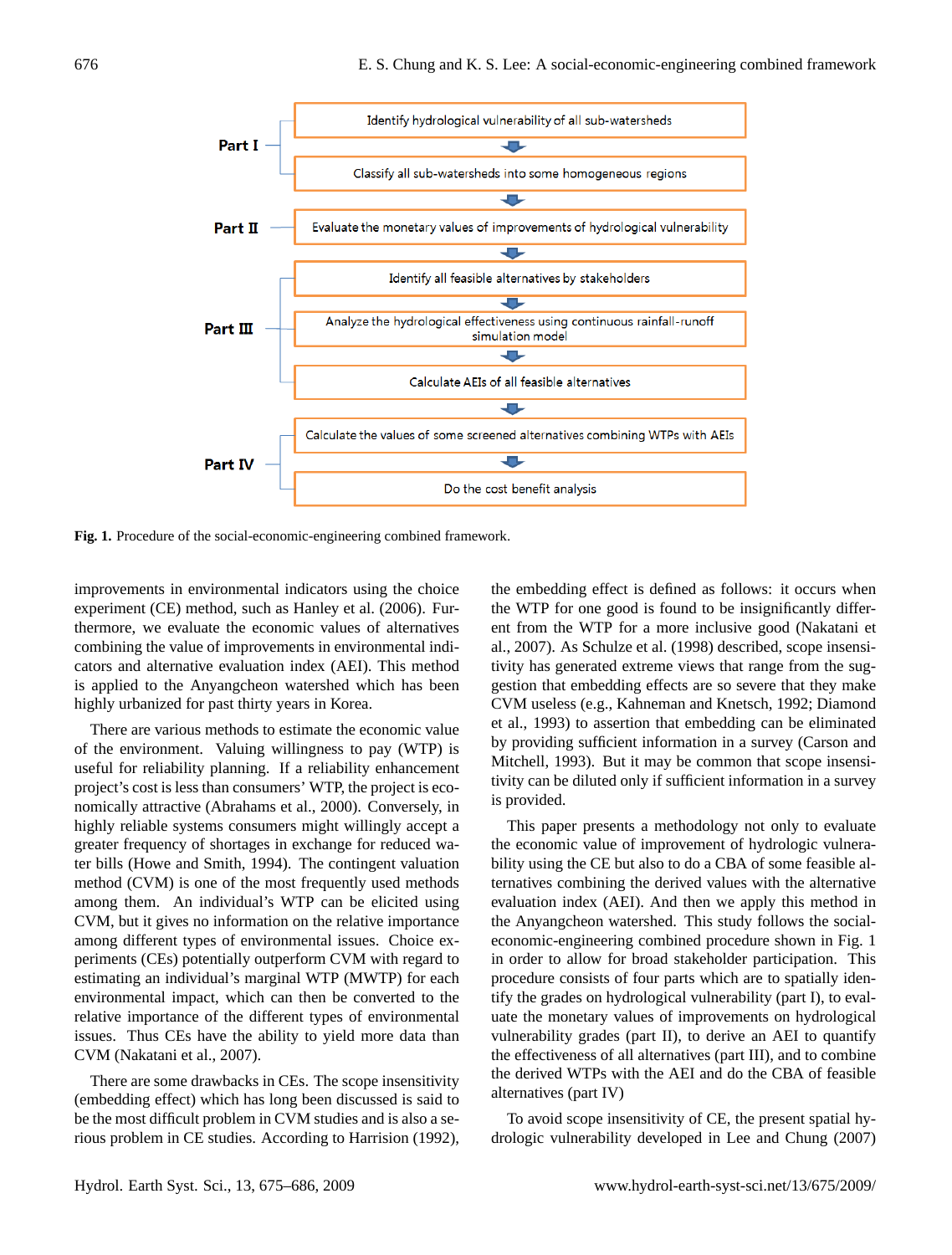and improved by Chung and Lee (2009b) is introduced into part I and used to support the respondents with the sufficient information of study watershed. Therefore, residents can respond with the correct and realistic WTPs of improvements on the present hydrological vulnerability grades in the application of a CE, since they can recognize and confirm the status in their place of residence. Furthermore this paper uses the alternative evaluation index (AEI) developed by Chung and Lee (2009a) to estimate the monetary values of alternatives by linearly combining AEI with WTPs.

#### **2 Choice experiment**

#### **2.1 Overview**

Methods for valuing the environment are classified into revealed preference (RP) methods and stated preference (SP) methods, and both methods have advantages and drawbacks. RP methods make use of the actual behavior of people, and examples of these methods include the household production model, travel cost demand model, and hedonic property value and hedonic wage models. SP methods draw their data from people's responses to hypothetical questions, and include CVM and CE. CVM questions ask directly about monetary value for environmental change, while choice experiments do not reveal monetary measures directly (Freeman III, 2003).

CE (or choice modeling) is often called choice-based conjoint analysis (conjoint logit model). Conjoint analysis is categorized into compositional and decompositional methods, and the latter are more widely used. Decompositional conjoint analysis is also categorized into full-profile-rating conjoint analysis, contingent ranking, choice experiments and pair-wise choice experiments (pair-wise-rating conjoint analysis). Recently, CE and pair-wise CE are frequently being used and responses to hypothetical questions in choice experiments are more likely to reflect actual behavior of consumers than those in the other types of conjoint analysis (Nakatani et al., 2007).

CE is becoming a popular means of environmental valuation (Bennett and Blamey, 2001; Hanley et al., 2001; Collins et al., 2005; Willis et al., 2005). CE encompasses a variety of multi-attribute preference elicitation techniques widely used by market researchers to evaluate potential new products and new markets for existing products (Garrod and Willis, 1997). CE is a suitable method for valuing environmental goods with multi-attributes (Baarsma, 2003). Recently, this approach was employed as an alternative to CVM and to complement other preferred methods such as the hedonic price model and travel cost method. In addition, the National Oceanic and Atmospheric Administration (NOAA) in the United States has included this technique in its recent rule-making governing natural-resource damage assessments for oil spills (Johnson and Desvousges, 1997).

CE has a number of advantages. Above all, it is easier than other valuation methods in estimating the value of each attribute that makes up an environmental good. This is useful because many policies are more concerned with changing attribute levels, rather than losing or gaining the environmental good as a whole (Hanley et al., 1998). It allows respondents to systematically evaluate trade-offs among multiple environmental and non-environmental attributes. This trade-off process may encourage respondent introspection and facilitate consistency checks on response patterns (Johnson and Desvousges, 1997). In addition, as it does not ask for the WTP of respondents, it reduces the number of protest responses, especially those involving tax increases or willingness to accept environmental degradation in return for payment. It also increases the amount of information obtained from each respondent, thus reducing the required sample, and hence reducing the costs of the survey (Yoo et al., 2008).

In this study, CE is used in order to estimate the economic value of environmental indicator improvement. In brief, a CE asks individuals to choose the most preferred alternative in each choice set. Each alternative consists of several attributes and several choice sets are presented to each individual (Carlsson and Martinsson, 2001). If one of the attributes has a monetary price, then it is possible to calculate the responses' marginal willingness-to-pays (MWTPs) for the other attributes on the basis of the responses.

#### **2.2 Design procedure**

The design procedure of CE consists of five stages. The first stage is selection of attributes. This is usually done through literature reviews, focus group discussions or direct questioning. Sometimes they may be self-evident because of the nature of the problem. A monetary cost should be one of the attributes, to allow the estimation of WTP. The second stage is assignment of levels. The attribute levels should be realistic and span the range over which we expect respondents to have preferences, and/or should be practically-achievable. The third stage is choice experimental design. Statistical design theory is used to combine the levels of the attributes into a number of alternative environmental scenarios or profiles to be presented to respondents. Complete factorial designs allow the estimation of the full effects of the attributes upon choices: that includes the effects of each of the individual attributes presented ("main effects") and the extent to which behavior is connected with variations in the combination of different attributes of offered ("interactions"). These designs often produce an impracticably large number of combinations to be evaluated. Fractional factorial designs are able to reduce the number of scenario combinations presented, with a concomitant loss in estimating power, i.e. some of all of the interactions will not be detected. The fourth stage is construction of choice sets. The profiles identified by the experimental design are then grouped into choice sets to be presented to respondents. Profiles can be presented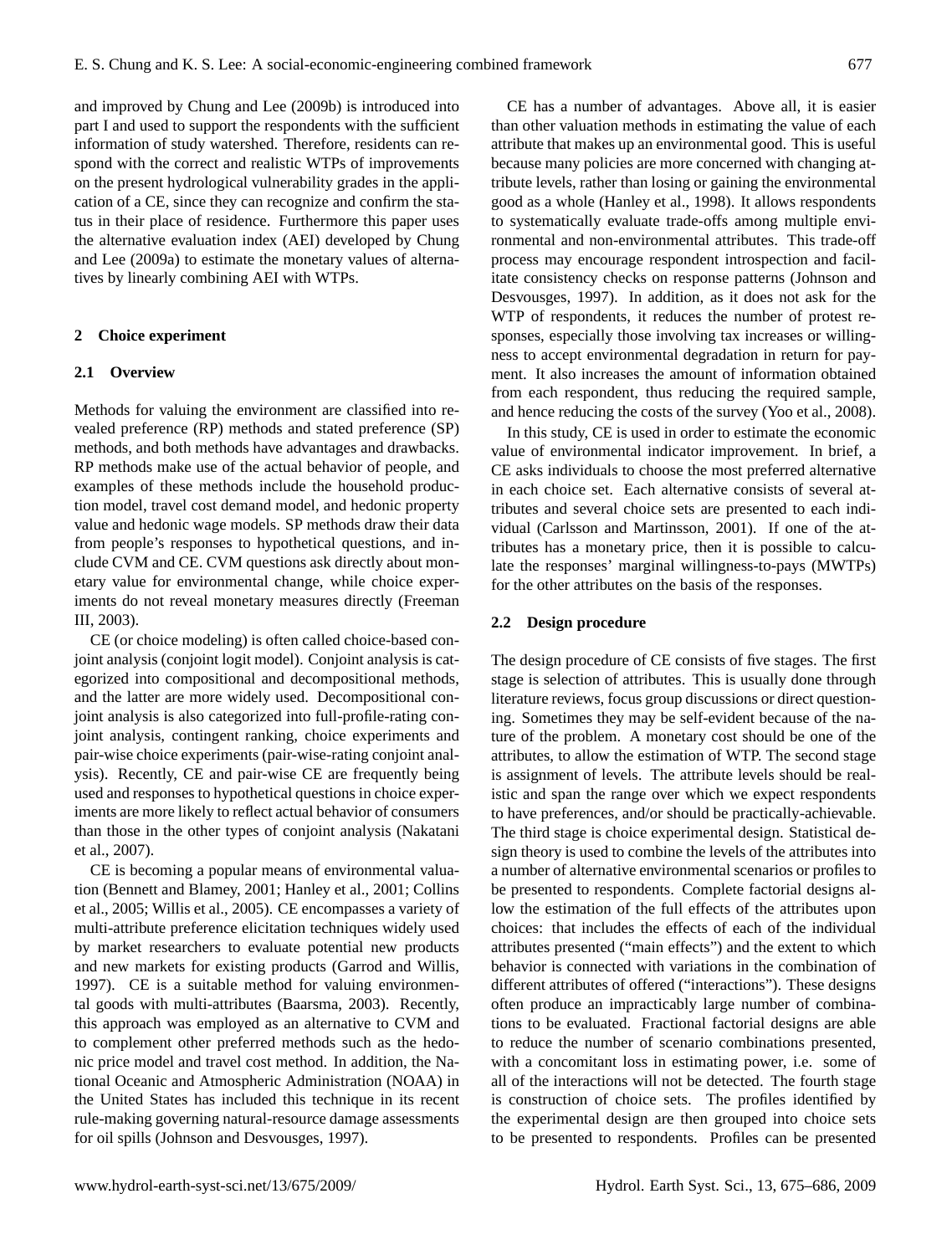individually, in pairs or in groups according to the technique being used. The fifth stage is measurement of preferences including choice of survey procedure and conduct of survey (Bateman et al., 2002).

#### **2.3 Random utility model**

The choice experiment approach was initially developed by Louviere and Hensher (1982) and Louviere and Woodworth (1983). Choice experiments share a common theoretical framework with dichotomous-choice contingent valuation in the Random Utility Model (McFadden, 1973), as well as a common basis of empirical analysis in limited dependent variable econometrics (Greene, 2002). According to this framework, the direct utility function for each respondent,  $x$ , can be decomposed into two parts: a deterministic element  $(Z)$ , which is typically specified as a linear index of the attributes  $(X)$  of the different alternatives  $(j)$  in the choice set, and a stochastic element  $(e)$ , which represents unobservable influences on individual choice. This is shown in Eq. (1):

$$
G_{xj} = Z_{xj}(X_{xj}) + e_{xj} = bX_{xj} + e_{xj}.
$$
 (1)

Thus, the probability that any particular respondent prefers option  $g$  in the choice set to any alternative option  $h$  can be expressed as the probability that the utility associated with option g exceeds that associated with all other options, as stated in Eq. (2):

$$
\Pr\left[\left(G_{xg} > G_{xh}\right) \ \forall \ h \neq g\right] \\
= \Pr\left[\left(V_{xg} - V_{xh}\right) > \left(e_{xh} - e_{xg}\right)\right].\n\tag{2}
$$

In order to derive an explicit expression for this probability, it is necessary to know the distribution of the error terms  $(e_{xi})$ . A typical assumption is that they are independently and identically distributed with an extreme-value (Weibull) distribution:

$$
Pr(e_{xj} \le t) = F(t) = \exp(-\exp(-t)).
$$
 (3)

The above distribution of the error term implies that the probability of any particular alternative g being chosen as the most preferred can be expressed in terms of the logistic distribution (McFadden, 1973), stated in Eq. (4). This specification is known as the conditional logit model:

$$
Pr(G_{xg} > G_{xh}, \ \forall h \neq g) = \frac{\exp(\mu V_{xg})}{\sum_{j} \exp(\mu V_{xj})} \quad , \tag{4}
$$

where  $\mu$  is the scale parameter that is inversely proportional to the standard deviation of the error distribution. This parameter cannot be separately identified and is therefore typically assumed to be one. An important implication of this specification is that selections from the choice set must obey the independence from the irrelevant alternatives (IIA) property, which states that the relative probabilities of two options being selected are unaffected by the introduction or removal of other alternatives. This property follows from the independence of the Weibull error terms across the different options contained in the choice set.

#### **3 Study watershed description**

The Anyangcheon watershed (AY) is selected in this study. Anyangcheon (stream) is the first tributary of the Han River in Korea. The study stream has a length of 32 km. The watershed is bounded by the latitudes  $37°18'$  N and  $37°33'$  N and the longitudes  $126°47′$  E and  $127°04′$  E.

The average annual precipitation from 1972 to 2001 is reported as 1325 mm. 70% of the precipitation occurs during the monsoon months from June to September, and the rest (30%) occurs from October to May. However, it has been reported that the average annual precipitation changed during the next five years (2002∼2006). The average annual precipitation and occupancy of monsoon months increased up to 1468 mm and 74%, respectively. That is, since the intensity of wet period becomes higher and the amount of rainfall in the remaining months decreased (392 to 385 mm), flood control during the wet period and water security during the dry period have become increasingly difficult.

On the basis of the digital elevation model (DEM), stream network, and storm sewers, the study watershed is divided into 11 sub-watersheds (upstream: OJ, WG, DJ, SB; middlestream: HU, SA, SB1, SS; downstream: SH, MG, DR). The watershed area, in which approximately 388 million people reside, is 287 km<sup>2</sup> (population density: 13 527 persons per km<sup>2</sup> ). Primary land cover types within the watershed (as of the year of 2000) comprise 43% of urban area, 40% of forest area, and 13% of agricultural areas.

## **4 Economic evaluation of hydrologic vulnerability improvement**

#### **4.1 Identification of hydrologic vulnerability (part I)**

Chung and Lee (2009b) presented the values and grades of PFD (potential flood damage), PSD, PWQD and WEI (watershed evaluation index) of all sub-watershed using Pressure-State-Response framework (OECD, 1993) and various multicriteria decision making (MCDM) techniques. This study introduces the values and grades of PSD and PWQD from the weight summation method. All criteria and their weights of Lee and Chung (2007) are used. The number of grade is five ("A"∼"E") and their characteristics are as follows: A (0∼0.3, very sound); B (0.3∼0.4, quite sound); C (0.4∼0.5, Moderate); D (0.5∼0.6, quite poor); and E (0.6∼1.0, very poor).

From grades of PSD and PWQD and their locations, all the sub-watersheds can be divided into six regions as follows: Region I (WG, OJ); Region II (DJ, SB); Region III (HU); Region IV (SA, SS, SB); Region V (MG); Region VI (DR, SH). Regions I and II are located in the upstream and "D"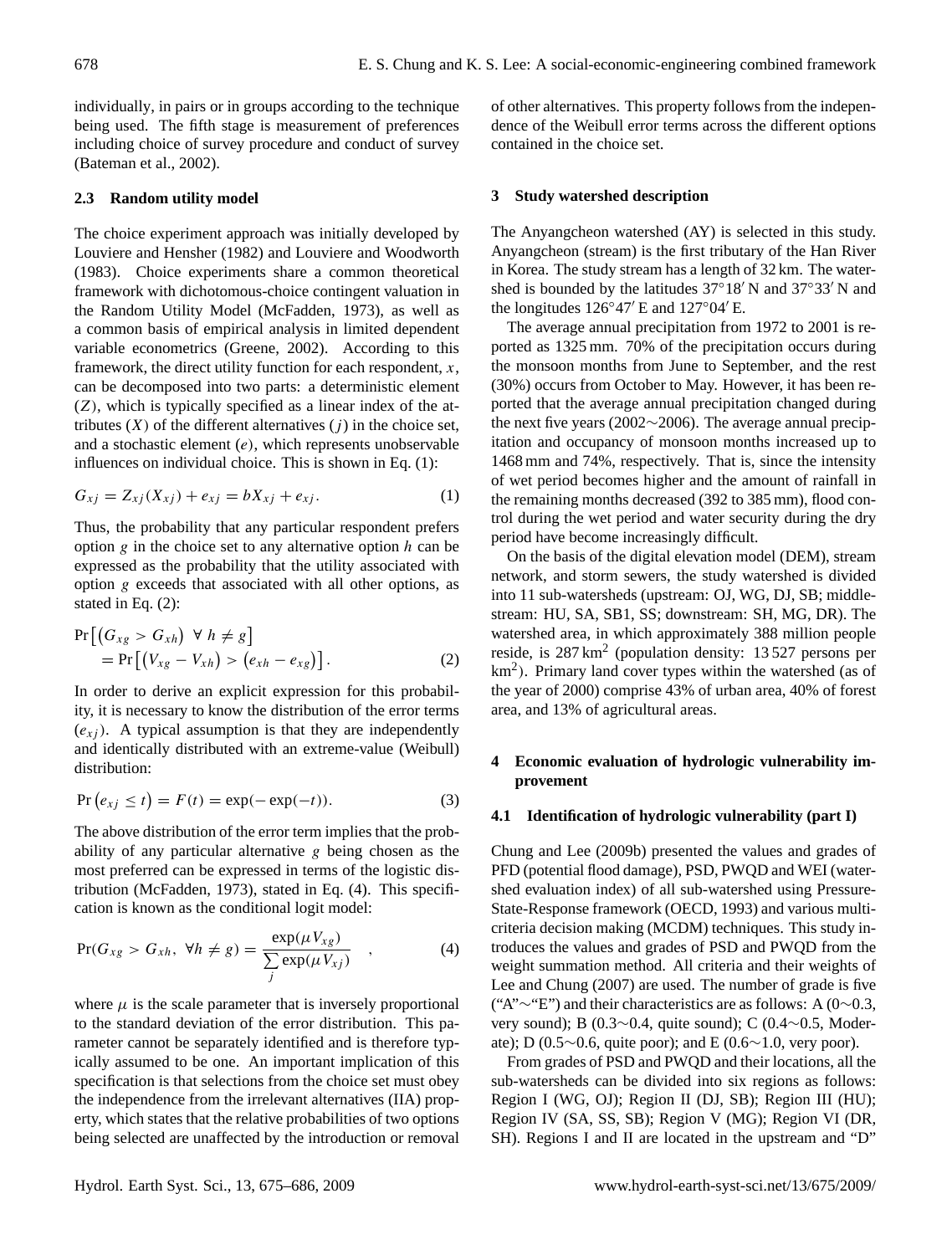| Attribute   | Level                   | Ī                 | Н              | Ш              | IV             | V              | VI             |
|-------------|-------------------------|-------------------|----------------|----------------|----------------|----------------|----------------|
| <b>PSD</b>  | Dangerous (5)           |                   |                |                |                |                | Base           |
|             | Partially dangerous (4) | Base <sup>a</sup> | <b>Base</b>    |                | <b>Base</b>    | Base           | B1             |
|             | Moderate (3)            | $B1^b$            | B <sub>1</sub> |                | B1             | B <sub>1</sub> | B <sub>2</sub> |
|             | Partially safe (2)      | B <sub>2</sub>    | <b>B2</b>      |                | B <sub>2</sub> | B <sub>2</sub> |                |
|             | Safe $(1)$              |                   |                | Base           |                |                |                |
|             | Ideal $(0)$             |                   |                | B1             |                |                |                |
| <b>PWQD</b> | Dangerous (5)           |                   | <b>Base</b>    |                |                | Base           | <b>Base</b>    |
|             | Partially dangerous (4) |                   | C <sub>1</sub> |                |                | C <sub>1</sub> | C <sub>1</sub> |
|             | Moderate (3)            | Base              |                | C <sub>2</sub> | <b>Base</b>    | C <sub>2</sub> | C <sub>2</sub> |
|             | Partially safe (2)      | C <sub>1</sub>    |                |                | C <sub>1</sub> |                |                |
|             | Safe $(1)$              | C <sub>2</sub>    |                | <b>Base</b>    | C <sub>2</sub> |                |                |
|             | Ideal $(0)$             |                   |                | C1             |                |                |                |

**Table 1.** Level and values of attributes.

<sup>a</sup> Base means the present condition. <sup>b</sup> B1 and B2 are the 1st and 2nd target grades of PSD and C1 and C2 of PWQD.

grade of PSD but have quite different water quality grades. Region I is "C" but II is "E". Regions III and IV are located in the middle-stream but have totally different vulnerability patterns. Region III is very good (both "A") but IV has "C" or "D" of PSD and "D" of PWQD. Regions V and VI are located in the downstream but have different vulnerability in PSD. Region V is "D" grade but VI "E".

### **4.2 Economic valuation using choice experiment method**

#### **4.2.1 Selection of attributes and assignment of levels**

In the choice experiment method, the attributes should be selected based on the five following criteria. First, the attributes should be independent or nearly independent of one another (Kwak et al., 2001). Second, there should only be a small number of attributes, preferably not more than six, because trade-offs become difficult to understand and to show to respondents in a comprehensible form if there are too many attributes (Phelps and Shanteau, 1978). Third, attributes should be describable by combining simple explanations and visual instruments, such as photographs, charts, and pictures. Fourth, attributes should be scientifically meaningful and important facts should not be omitted. Fifth, attributes should have some meaning to people and relate to their reasons for having the WTP to avoid mental impact (Yoo et al., 2008).

In this study, PSD and PWQD are selected for the attributes of choice experiment. Their levels are divided into six grades on the basis of Sect. 4.1's grades "A"∼"E". The "AA" grade is added as a sixth grade to represent the ideal condition. Each has its own target grade, since every sub-watershed cannot be an "AA" grade. Since all subwatersheds are divided into six regions in the Sect. 4.1, six experimental designs are necessary in this study. The levels and values of the attributes for the six regions are shown in Table 1.

The amounts of additional tax payment per household are set at three levels: 2500, 5000, and 10 000 won/household (1 US dollar corresponds to 1000 won as of May 2008). These amounts are determined on the basis of the acceptability of an annual payment per household. Although the amounts actually bear no relation to the costs of the projects, respondents are asked to assume that the additional tax will be imposed only for implementing the projects for prevention of streamflow depletion and water quality enhancement. A result of CVM (Kong et al., 2006) in the study watershed and some preliminary surveys are used to determine the range of public payment acceptability.

## **4.2.2 Choice of experimental design and construction of choice sets**

A choice set must obey IIA property. This property states that the relative probabilities of two options being selected are unaffected by the introduction or removal of other choices. This property follows from the independence of the error terms across the different options contained in the choice set.

In designing a CE, it is important to carefully define the attribute space (including attribute and range) such that the attribute space includes the portion relevant to the policy questions being asked. Furthermore, a CE involves the use of statistical design theory to construct choice sets that can yield coefficient estimates that are not confounded by other factors. This study used the orthogonal main effects design which is effective in terms of isolating the effects of individual attributes on the choice. The ability to "design in" this orthogonality is an important advantage over the revealed preference random utility models, where attributes in reality are often found to be highly correlated with one another (Hanley et al., 1998; Yoo et al., 2008). The orthogonal main effects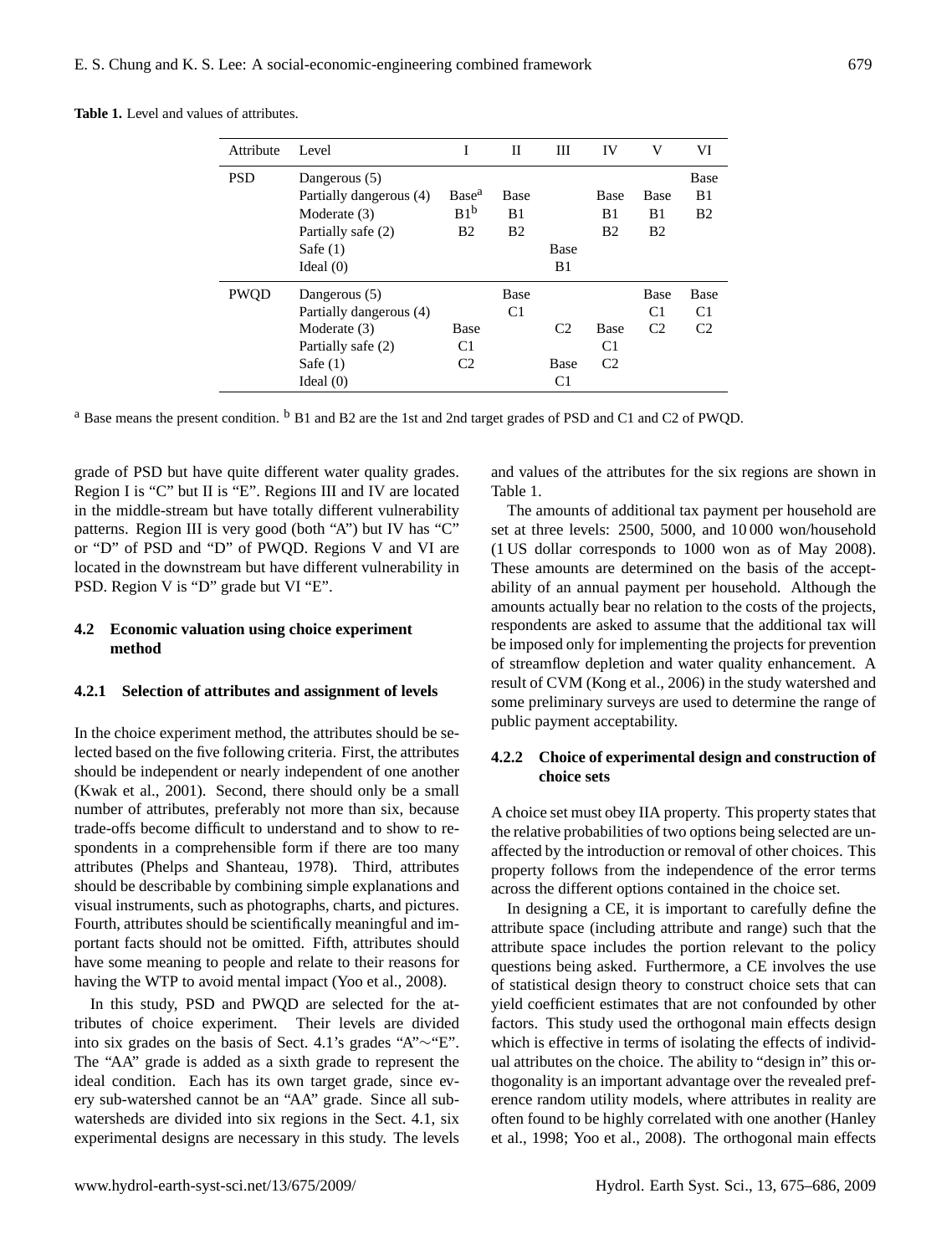design is implemented by using the SAS Macro PROC OP-TEX procedure. SAS Macro PROC OPTEX usually optimizes designs based on the factors specified, levels of factors and model statements.

For most practical purposes, fractional factorial designs must be used. Fractional factorial designs are generated by selecting subsets of choice sets from the full factorial design. The two most common fractional factorial designs are the main effects only and main effects  $+$  two way interaction effects designs. In a main effects only design, a sub-set of the full factorial design is selected such that all the main effects (or linearly additive utility terms) are identifiable and completely orthogonal with each other. Employing a main effects only design drastically reduces the number of choice sets needed in an analysis.

Although employing main effects designs reduce the number of choice sets in a CE application, the resulting design may still be too large from a practical application standpoint. Kuhfeld et al. (1994) proposed a method of selecting options from the full factorial design by minimizing the D-efficiency criterion. With these types of designs, a minimum number of observations, denoted as M, needed to identify the parameters of interest is selected,  $-$  i.e., a design with the minimum number of degrees of freedom (Kuhfeld, 2003).

Using a D-efficiency design, a number of profiles, in addition to "the status quo option" are selected from the number of possible combinations of attribute levels. The results are 2 Choice sets  $\times$ 9 Questions for Regions I, II, IV, V, and VI and 2 Choice sets  $\times$  6 Questions or Region III. Each of the questions contains three choices, with two positive payments and the status quo choice. Six types of questionnaires are drawn up and 6 or 9 choice sets (conjoint questions) are included in each questionnaire.

#### **4.2.3 Model of this study**

The utility function of the model without covariates, with the exception of the error term  $e_{xj}$ , can be expressed as a linear function of an attribute vector  $(S_1, S_2, Q_1, Q_2, T) = (PSD_1,$  $PSD_2$ ,  $PWQD_1$ ,  $PWQD_2$ , Tax). It includes one alternativespecific constant (ASC), which represents a dummy for the respondent's choosing the status quo option in the choice set. ASC captures the utility of the choice that the attributes fail to capture (Adamowicz et al., 1994).

But, in order to explain the preference heterogeneity and the WTP variations among individuals, it is useful to use choice model specifications where some individual-specific variations are taken into account. The individual-specific variables include the residents' sex, age, number of family members, education, visit of stream, income, NGO registration, concerns about development and preservation, length of marriage and residence period.

Two versions of choice models with covariates have been suggested. First, Greene (2002) proposed multiplying demographic variables by dummy variables for each choice within a set. However, if residents need to answer multiple questions, it would be impractical to use this model because separate dummies would be required for each distinct option to the status quo option faced by each individual. Second, Gordon et al. (2001) presented the idea of making the individualspecific variables interact with ASC terms in the utility function. Since this is ideally suited for our data, we choose to make the nine individual-specific variables interact with ASC. This can be formulated through the following utility function:

$$
V_{ij} = \text{ASC}_j + \beta_1 S_{1,ij} + \beta_2 S_{2,ij} + \beta_3 Q_{1,ij} + \beta_4 Q_{2,ij} + \beta_5 T_{ij} + \sum_{s=1}^{9} \phi_s \text{ASC}_i K_{si}
$$
 (5)

where  $S_1$ ,  $S_2$ ,  $Q_1$ ,  $Q_2$ , and T means element variables  $(PSD_1, PSD_2, PWQD_1, PWQD_2, and Tax)$  of attribute vector, the  $\beta$ s are the parameters to be estimated for each attribute that influences the respondent's utility,  $K_{si}$  is the individual-specific variables and  $\phi_s$  is the parameter to be estimated for the individual-specific variables multiplied by ASC.

If we are calculating the MWTP from the status quo level of each attribute and assume that all of the following MWTP can be found by totally differentiating Eq.  $(5)$  and omitting i for brevity:

$$
\text{MWTP}_{S_1} = -(\partial V/\partial S_1)/(\partial V/\partial T) = -\beta_1/\beta_5,
$$
\n
$$
\text{MWTP}_{S_2} = -(\partial V/\partial S_2)/(\partial V/\partial T) = -\beta_2/\beta_5
$$
\n
$$
\text{MWTP}_{Q_1} = -(\partial V/\partial Q_1)/(\partial V/\partial T) = -\beta_3/\beta_5
$$
\n
$$
\text{MWTP}_{Q_2} = -(\partial V/\partial Q_2)/(\partial V/\partial T) = -\beta_4/\beta_5
$$
\n(6)

The MWTPs of each attribute represent the marginal rate of substitution between the price and each attribute.

#### **4.2.4 Questionnaires and Survey**

Since all respondents are residents and stakeholders in the study watershed, the sufficient information transfer is very important. Therefore, the description of study watershed including some pictures, the purpose and backgrounds of survey, and the present conditions (grades of PSD and PWQD) of all sub-watersheds are shown before answering questions in the questionnaires. In addition, the statement is added that respondents don't have to pay the money they select and just answer the willingness-to-pay not to avoid the inactive response.

Since this study is the first study to use a CE for evaluating the environmental costs of hydrologic vulnerability in water resource planning, it is not clear whether the respondents had fully understood the trade-offs between price and the hydrologic attributes described in the questionnaire. Therefore, we conduct person-to-person interviews where we give detailed questions to respondents in order to obtain higher effective response rates.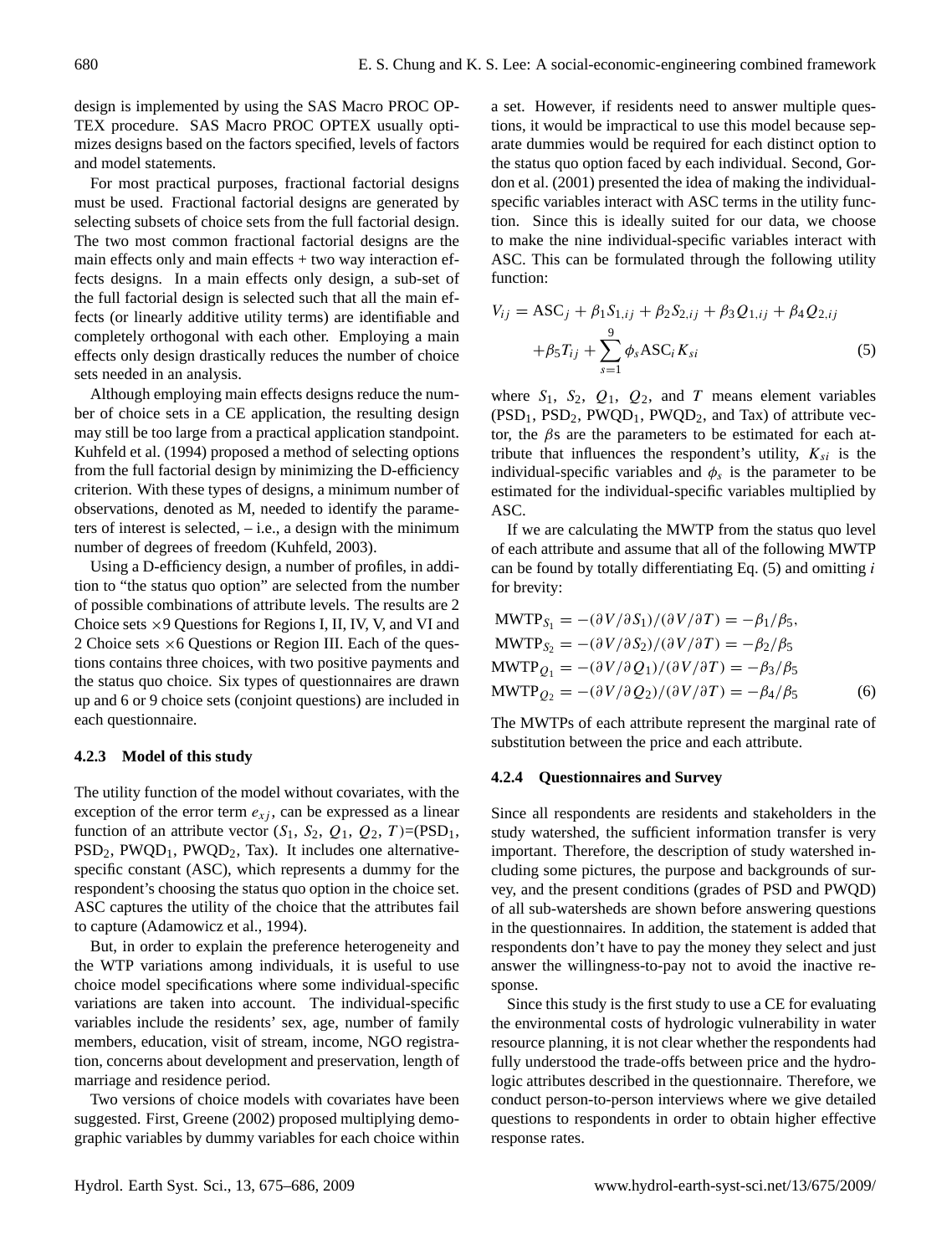| $Q \geq$                   |                                                         |                               |                      | For each set of options (include status-quo) presented, we would like you to select one option which you would choose for the Region $I($                       |  |  |  |  |
|----------------------------|---------------------------------------------------------|-------------------------------|----------------------|-----------------------------------------------------------------------------------------------------------------------------------------------------------------|--|--|--|--|
|                            | Lose                                                    |                               | Take                 |                                                                                                                                                                 |  |  |  |  |
|                            | Tax for the<br>Anyangcheon<br>watershed<br>improvements | Flood damage<br>possibilities | Instreamflow         | Water quality                                                                                                                                                   |  |  |  |  |
| Status-quo<br>option $(1)$ | $0$ won                                                 | Dangerous $(5)$               | Moderate $(3)$       | Dangerous (5)                                                                                                                                                   |  |  |  |  |
| Option $(2)$               | $10,000$ won                                            | Dangerous (5)                 | Partially safe $(2)$ | Moderate (3)                                                                                                                                                    |  |  |  |  |
| Option (3)                 | $2,500$ won                                             | Partially safe (2)            | Safe $(1)$           | Partially dangerous                                                                                                                                             |  |  |  |  |
|                            |                                                         |                               |                      | $\langle Q \rangle$ 2> For each set of options (include status-quo) presented, we would like you to select one option which you would choose for the Region I ( |  |  |  |  |
|                            | Lose                                                    |                               | Take                 |                                                                                                                                                                 |  |  |  |  |
|                            | Tax for the<br>Anyangcheon<br>watershed<br>improvements | Flood damage<br>possibilities | Instreamflow         | Water quality                                                                                                                                                   |  |  |  |  |
| Status-quo<br>option $(1)$ | $0$ won                                                 | Dangerous (5)                 | Moderate $(3)$       | Dangerous (5)                                                                                                                                                   |  |  |  |  |
| Option (2)                 | 5,000 won                                               | Dangerous (5)                 | Safe $(1)$           | Partially<br>Dangerous (4)                                                                                                                                      |  |  |  |  |
| Option (3)                 | $10,000$ won                                            | Moderate (3)                  | Partially safe (2)   | Dangerous (5)                                                                                                                                                   |  |  |  |  |

**Fig. 2.** Example of choice set.

About one hundred respondents of each questionnaire are sampled at random from the official resident registration of the city, in which all residents of the city are recorded. If one of the questions is irrationally answered, the questionnaire is regarded as an ineffective response. Irrational answers can be represented as follows: If the answer to Q1 is (2) in Fig. 2, the answer to Q2 should also be (2), since the responder has a willingness to pay for the prevention of instreamflow depletion and water quality enhancement. But if the answer to Q2 is (3), the questionnaire is assumed to be useless since we cannot trust the understanding and consistency of the respondent.

#### **4.2.5 WTP estimates of each attribute**

The choice data are analyzed using SAS 9.1. The estimation results of the model with covariates are presented in Table 2. Some of the coefficients of covariates are not significant at the 10% level. However, most coefficients are statistically significant at that level. Most of the individual-specific variables for the six regions are not consistent because residents' inclination to stream is quite different for their regions. The socio-demographic and attitudinal variables have different impacts on the respondents of different regions.

In Region I, there are notable declines in the coefficients on sex, age, family, education, concerns, resident years, frequency of visit, income, ngo, and marriage. The coefficients for family and education are significant at the 1% and 10% levels, and age, income, and concern are significant at the 5% level. In Region II, there are notable declines in the coefficients on age and year and increases in sex, family, education, visits, income, ngo, concerns, and marriage. The coefficients for family and income are significant at the 10%

level, and age and visits are significant at the 1% level. In Region III, there are notable declines in the coefficients on age, visits, ngo, and years and increases in sex, family, education, income, concerns, and marriage. The coefficients for education and marriage are significant at the 1% level and family, visits, ngo, age and income are significant at the 5% level. In Region IV, there are notable declines in the coefficients on age, concerns, marriage, and year and increases in sex, family, education, visits, income, and ngo. The coefficients for age and income are significant at the 1% level and visits, marriage, and years are significant at the 5% level. In Region V, there are notable declines in the coefficients on family, education, concerns, and years and increases in sex, age, visits, income, ngo, and marriage. The coefficient for family is significant at the 1% level and age and education are significant at the 5% level. In Region VI, there are declines in the coefficients on age, income, concerns, and marriage and increases in sex, family, education, visits, ngo, and years. The coefficients for age and concern are significant at the 1% level, education is significant at the 5% level, and family, visits, and marriage were significant at the 10% level. Overall, these models show an improvement, with a pseudo- $R^2$  > 0.2 and a pseudo- $R^2$  approaching 0.4, which is usually considered an exceptionally good fit (Hensher and Johnson, 1981).

The MWTP of respondents for obtaining one unit increase from the less preferred level of each attribute can be calculated by using Eq. (6). The results of MWTP estimates of the model with no covariates are shown in Table 3. For example, the MWTPs for water quality enhancement in Region VI are 598.4 won for level 1 up and 4569.7 won for level 2 up. These results present the graded WTP based on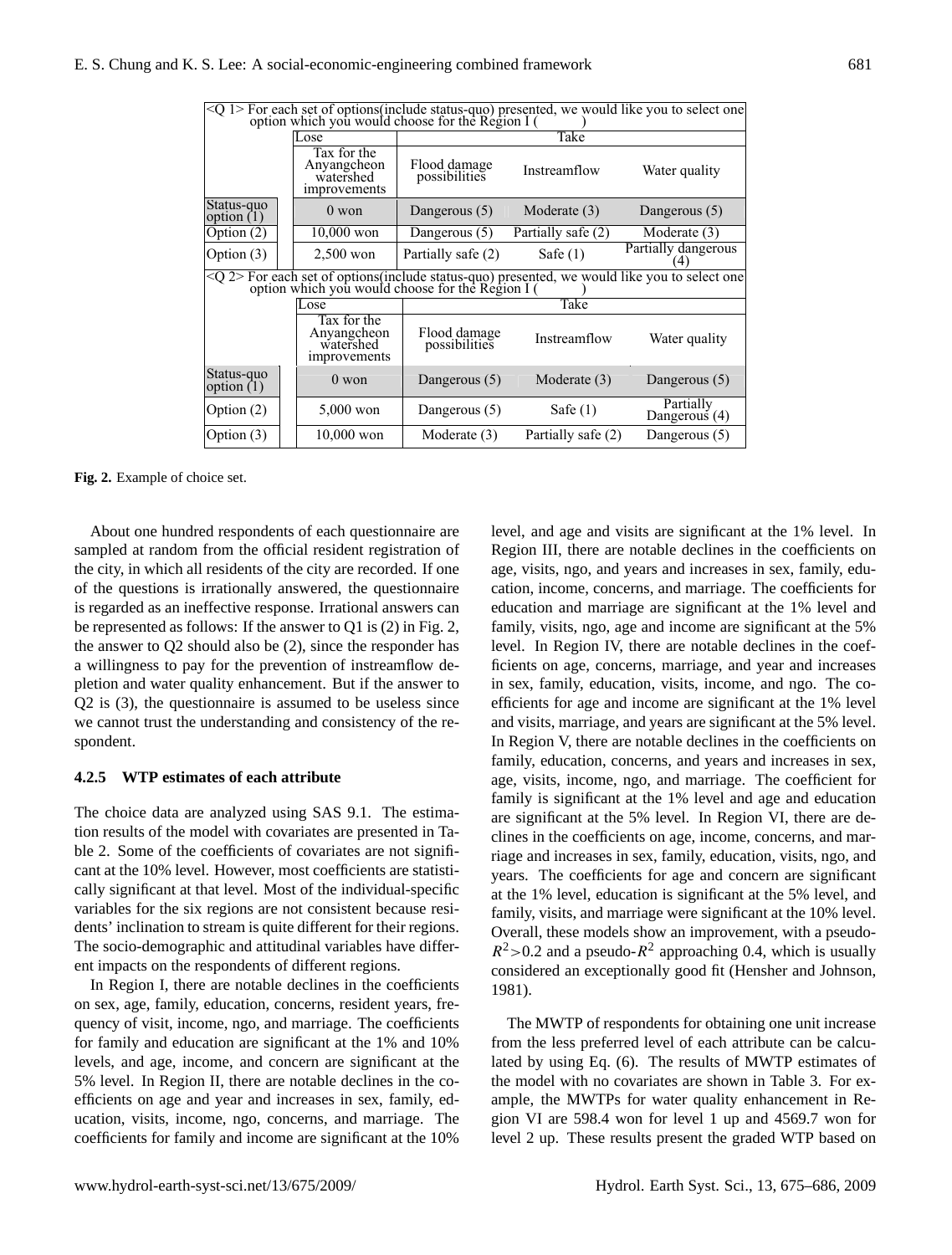| <b>Table 2.</b> Estimation results of the model with covariates. |  |  |  |
|------------------------------------------------------------------|--|--|--|
|------------------------------------------------------------------|--|--|--|

| Variable                            |                         |                     | Ι.                  |             |                     | П                   |             |                     | Ш                   |             |
|-------------------------------------|-------------------------|---------------------|---------------------|-------------|---------------------|---------------------|-------------|---------------------|---------------------|-------------|
| Flood damage mitiga-                | $1 \text{ up}$          | 0.0198              | (0.18)              |             | 0.1159              | (0.37)              |             | 0.1522              | (1.05)              |             |
| tion                                |                         |                     |                     |             | 0.1512              |                     |             |                     |                     |             |
| Prevention<br>of<br>in-             | 2 up<br>1 <sub>up</sub> | 0.4694              | (2.50)              | b           | 0.1321              | (1.22)<br>(1.33)    |             | 0.0398              | (0.23)              |             |
| streamflow depletion                |                         |                     |                     |             |                     |                     |             |                     |                     |             |
|                                     | 2 up                    | 0.9578              | (5.20)              | $\mathbf c$ | 0.2052              | (2.17)              | b           |                     |                     |             |
| quality<br>Water<br>en-             | 1 <sub>up</sub>         | 0.5620              | (5.23)              | $\mathbf c$ | 0.4597              | (1.33)              |             | 0.2465              | (1.45)              |             |
| hancement                           |                         |                     |                     |             |                     |                     | a           |                     |                     | a           |
|                                     | 2 up                    |                     |                     | $\mathbf c$ | 0.6802              | (1.96)              | $\mathbf c$ |                     |                     | $\mathbf c$ |
| Financial support(P)                |                         | $-0.000095$         | $(-4.61)$           | $\mathbf c$ | $-0.000791$         | $(-4.56)$           | $\mathbf c$ | $-0.000163$         | $(-4.89)$           | b           |
| ASC<br>ASC*sex                      |                         | 4.9992<br>$-0.0448$ | (3.53)<br>$(-0.15)$ |             | $-1.6695$<br>0.5222 | $(-2.78)$<br>(0.86) |             | $-4.6946$<br>0.0383 | $(-2.35)$<br>(0.09) |             |
| $ASC*age$                           |                         | $-0.0433$           | $(-2.22)$           | b           | $-0.0496$           | (2.87)              | $\mathbf c$ | $-0.0566$           | $(-1.93)$           | a           |
| ASC*family                          |                         | $-0.1898$           | $(-4.49)$           | $\mathbf c$ | 0.1511              | (1.81)              | a           | 0.5641              | (2.38)              | b           |
| ASC*edu                             |                         | $-0.1297$           | $(-1.85)$           | a           | 0.2087              | (0.82)              |             | 0.3121              | (3.59)              | $\mathbf c$ |
| $ASC$ *visit                        |                         | 0.0038              | (1.55)              |             | 0.006193            | (6.71)              | $\mathbf c$ | $-0.002745$         | $(-2.16)$           | b           |
| ASC*income                          |                         | 0.0033              | (2.52)              | b           | 0.001753            | (1.87)              | a           | 0.003472            | (1.66)              | a           |
| $ASC*ngo$                           |                         | 1.6336              | (1.17)              |             | 0.7874              | (0.08)              |             | $-1.6395$           | $(-2.53)$           | b           |
| ASC*concern                         |                         | $-0.8832$           | $(-2.27)$           | b           | 0.006161            | (0.65)              |             | 0.7866              | (1.59)              |             |
| ASC*marriage                        |                         | 0.6027              | (1.29)              |             | 0.8311              | (1.05)              |             | 2.7384              | (2.85)              | $\mathbf c$ |
| $ASC*year$                          |                         | $-0.0188$           | $(-0.85)$           |             | $-0.0256$           | (0.84)              |             | $-0.005381$         | $(-0.20)$           |             |
| Number of samples                   |                         |                     | 702                 |             |                     | 504                 |             |                     | 288                 |             |
| Log-likelihood                      |                         |                     | $-558.78$           |             |                     | $-375.12$           |             |                     | $-231.45$           |             |
| $2*(Log L-Log L_0)$                 |                         |                     | 424.9               |             |                     | 291.56              |             |                     | 169.89              |             |
| Pseudo- $R^2$                       |                         |                     | 0.51                |             |                     | 0.38                |             |                     | 0.50                |             |
| df                                  |                         |                     | 16                  |             |                     | 18                  |             |                     | 15                  |             |
|                                     |                         |                     |                     |             |                     |                     |             |                     |                     |             |
| Variable                            |                         |                     | IV                  |             |                     | $\mathbf{V}$        |             |                     | VI                  |             |
| Flood damage mitiga-                | $1 \text{ up}$          | 0.0853              | (0.47)              |             | 0.0198              | (0.18)              |             | 0.2567              | (1.34)              |             |
| tion                                |                         |                     |                     |             |                     |                     |             |                     |                     | $\mathbf c$ |
| of<br>in-                           | 2 up                    |                     |                     | $\mathbf c$ |                     |                     |             | 0.8933              | (4.08)              |             |
| Prevention<br>streamflow depletion  | 1 <sub>up</sub>         | 1.3647              | (5.74)              |             | 0.2181              | (0.80)              |             | 0.2130              | (1.01)              |             |
|                                     | 2 up                    |                     |                     |             | 0.692               | (2.51)              | b           | 0.4264              | (2.03)              | b           |
| Water<br>quality<br>en-             | 1 <sub>up</sub>         | 0.2065              | (0.77)              |             | 0.5459              | (1.78)              | a           | 0.0730              | (0.30)              |             |
| hancement                           | 2 up                    |                     |                     |             | 0.8083              | (2.63)              | $\mathbf c$ | 0.5575              | (2.33)              | b           |
| Financial support(P)                |                         | $-0.000249$         | $(-5.70)$           | $\mathbf c$ | $-0.000106$         | (0.91)              |             | $-0.000122$         | $(-4.76)$           | $\mathbf c$ |
| <b>ASC</b>                          |                         | $-0.4170$           | $(-0.24)$           |             | 1.73                | $(-3.27)$           | $\mathbf c$ | 0.6778              | (0.56)              |             |
| ASC*sex                             |                         | 0.9671              | (1.51)              |             | 0.52                | (0.87)              |             | 0.0377              | (0.14)              |             |
| $ASC*age$                           |                         | $-0.007079$         | $(-3.50)$           |             | 0.2199              | (2.41)              |             | $-0.0574$           | $(-3.07)$           |             |
| ASC*family                          |                         | 0.00425             | (0.12)              |             | $-0.5918$           | $(-3.12)$           | $\mathbf c$ | 0.1617              | (1.77)              | a           |
| $ASC*edu$                           |                         | 0.004905            | (0.06)              |             | $-0.2609$           | $(-2.51)$           | b           | 0.1370              | (2.45)              | b           |
| ASC*visit                           |                         | 0.00898             | (2.20)              | b           | 0.002188            | (1.45)              |             | 0.0065              | (1.86)              | a           |
| ASC*income                          |                         | 0.005878            | (2.78)              | $\mathbf c$ | 0.002102            | (1.00)              |             | $-0.0004$           | $(-0.38)$           |             |
| $ASC*ngo$                           |                         | 1.9168              | (1.58)              |             | 1.1737              | (0.97)              |             | 0.3738              | (0.81)              | c           |
| ASC*concern                         |                         | $-0.3241$           | $(-0.68)$           | b           | $-0.3866$           | $(-0.90)$           |             | $-0.9358$           | $(-3.32)$           | a           |
| ASC*marriage                        |                         | $-0.8671$           | $(-2.11)$           | b           | 1.2925              | (1.00)              |             | $-0.6489$           | $(-1.81)$           |             |
| ASC*year                            |                         | $-0.065$<br>288     | $(-2.39)$           |             | $-0.0329$<br>368    | $(-1.21)$           |             | 0.0019<br>648       | (0.10)              |             |
| Number of samples<br>Log-likelihood |                         | $-231.45$           |                     |             | $-303.27$           |                     |             | $-556.94$           |                     |             |
| $2*(Log L-Log L0)$                  |                         | 169.89              |                     |             | 202.03              |                     |             | 309.91              |                     |             |
| Pseudo- $R^2$<br>df                 |                         | 0.50<br>15          |                     |             | $0.48\,$<br>17      |                     |             | 0.43<br>18          |                     |             |

Notes:  $a$ ,  $b$ , and  $c$  indicate statistical significance at the 10%, 5% and 1% levels, respectively.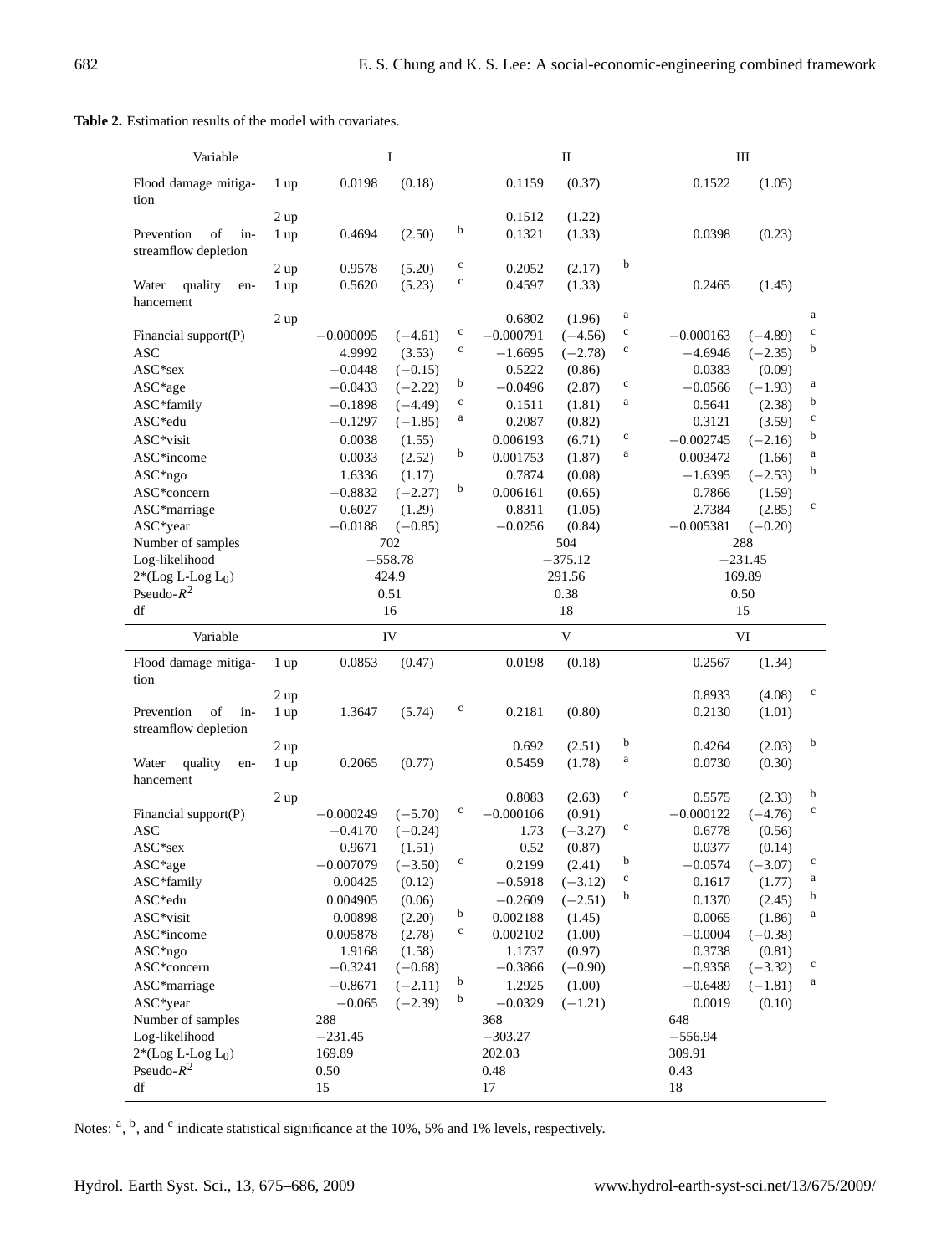**Table 3.** Estimates of implicit prices and total WTPs of six regions.

| Region       | Attribute   | Present<br>Level | Target<br>Level  | <b>Implicit Prices</b><br>(won/month-household) | <b>Total WTP</b><br>(Korea won) |
|--------------|-------------|------------------|------------------|-------------------------------------------------|---------------------------------|
|              |             |                  | 3                | 4941.1                                          | 56703729                        |
|              | <b>PSD</b>  | $\overline{4}$   | $\overline{2}$   | 10082.1                                         | 115701496                       |
| I            |             |                  | $\overline{2}$   | 2356.2                                          | 27 039 591                      |
|              | <b>PWQD</b> | 3                | $\mathbf{1}$     | 5915.8                                          | 67889320                        |
|              |             | $\overline{4}$   | 3                | 1670.0                                          | 123 025 220                     |
|              | <b>PSD</b>  |                  | $\overline{c}$   | 2594.2                                          | 191 108 998                     |
| $\mathbf{I}$ |             | 5                | 4                | 5811.6                                          | 428 127 767                     |
|              | <b>PWQD</b> |                  | 3                | 8599.2                                          | 633484117                       |
| III          | <b>PSD</b>  | 1                | $\overline{0}$   | 244.2                                           | 25 803 165                      |
|              | <b>PWQD</b> | 1                | $\boldsymbol{0}$ | 1512.3                                          | 159 795 770                     |
|              | <b>PSD</b>  | $\overline{4}$   | 3                | 2115.6                                          | 92463911                        |
|              |             |                  | $\overline{c}$   | 5480.7                                          | 239 538 174                     |
| IV           |             | 3                | $\overline{c}$   | 829.3                                           | 36 245 189                      |
|              | <b>PWQD</b> |                  | 1                | 4616.8                                          | 201 780 765                     |
|              | <b>PSD</b>  | $\overline{4}$   | 3                | 2057.5                                          | 329 951 162                     |
|              |             |                  | $\overline{c}$   | 6528.3                                          | 1046911383                      |
| V            |             |                  | $\overline{4}$   | 5150.0                                          | 825 880 186                     |
|              | <b>PWQD</b> | 5                | 3                | 7625.5                                          | 1222863954                      |
|              |             | 5                | $\overline{4}$   | 1745.9                                          | 581 653 391                     |
|              | <b>PSD</b>  |                  | 3                | 3495.1                                          | 1 164 406 190                   |
| VI           |             |                  | $\overline{4}$   | 598.4                                           | 199 358 293                     |
|              | <b>PWQD</b> | 5                | 3                | 4569.7                                          | 1522413369                      |

the present conditions. In general the WTPs for water quality enhancement are larger than those for prevention of streamflow depletion except Regions I and IV. The WTPs of downstream watershed (Regions V and VI) are high, but upstream (Regions I and II) and middle-stream watershed (Regions III and IV) low. People in the Region I have the largest WTP for environmental improvement but residents in the Region III showing both "A" grades have the smallest WTPs.

The monthly WTPs for all the households in the six regions can be calculated by multiplying the average household's monthly WTP by the number of households for each of the six regions, respectively. Since there are 2.95 persons/household according to the Korea National Statistical Office, the total WTPs for the six regions can be calculated by the multiplying the WTP by the total number of households. The results are shown in the last column of Table 3. The total WTP of Region VI is the largest because of large population. These values can be efficiently used for a option selection or budget appropriation.  $\alpha$  and  $\alpha$  is a III  $\alpha$  is a III  $\alpha$  is a III  $\alpha$  is a III  $\alpha$  is a III  $\alpha$ 

#### **5 Cost benefit analysis**

#### **5.1 Calculation of AEI (part III)**

The AEI may be assumed to be linear combination with eval-The AET may be assumed to be fined combination with eva-<br>uation values of water quantity and quality. Therefore the AEI,  $f(a_i)$  can be derived as follows.



**Fig. 3.** Concept of continuous WTP estimation.

$$
f(a_i) = \alpha_1 f_1(a_i) + \alpha_2 f_2(a_i)
$$
 (7)

where  $a_i$  means the  $i^{th}$  feasible alternative,  $f_1(a_i)$ , and  $\sum_{i=1}^{\infty} a_i$  $J_2(a_i)$  are eval  $\alpha_1$  and  $\alpha_2$  ( $\alpha_1+\alpha_2=1$ ) are the relative importance (weights) of water quantity and quality.  $f_1(a_i)$ , and  $f_2(a_i)$  can be de- $\frac{1}{1}$  $\mathbf{v}$ a  $\frac{1}{2}$ wai  $\frac{u_1}{\cdot}$  $f_2(a_i)$  are evaluation values of water quantity and quality and rived to consider the sustainability of the Driver-Pressure-State-Impact-Response (DPSIR) framework (European Environment Agency, 1999) which is an improved PSR model.

 $\frac{1}{2}$  $\mathcal{L}$ nung tives of the study watershed through the discussion with  $\sim$  $200\%$  developed all  $\alpha$  $\frac{1}{1}$ Chung and Lee (2009a) developed all feasible alterna-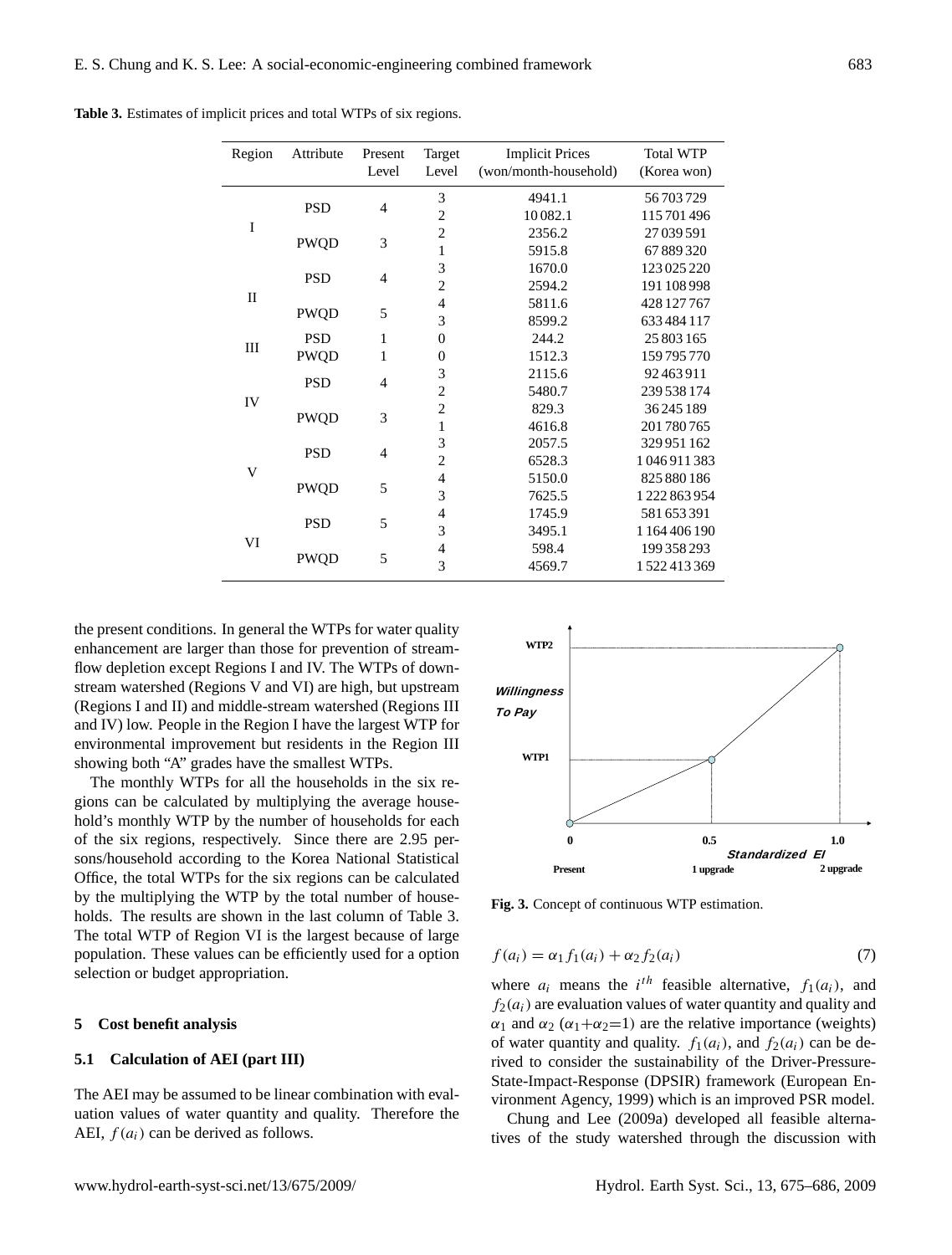| Name of<br>Alternative |                 | Alternative<br>Evaluation Index (AEI) | Standardized AEI |         | WTP (won/year) | Estimated number<br>of household | <b>Benefit</b><br>$(1000 \text{ won/year})$ |
|------------------------|-----------------|---------------------------------------|------------------|---------|----------------|----------------------------------|---------------------------------------------|
|                        | <b>Quantity</b> | Ouality                               | <b>Quantity</b>  | Quality |                |                                  |                                             |
| R <sub>4</sub>         | 0.537           | 0.493                                 | 0.13             | 0.27    | 3296.0         | 3430                             | 11305                                       |
| S <sub>1</sub>         | 0.549           | 0.676                                 | 0.18             | 0.88    | 8531.4         | 28 7 9 0                         | 246617                                      |
| S <sub>2</sub>         | 0.527           | 0.663                                 | 0.09             | 0.84    | 8237.5         | 44878                            | 369 680                                     |
| S <sub>3</sub>         | 0.504           | 0.572                                 | 0.00             | 0.53    | 1056.6         | 16936                            | 17894                                       |
| S <sub>4</sub>         | 0.604           | 0.711                                 | 0.40             | 1.00    | 5966.4         | 9241                             | 580179                                      |
| S <sub>5</sub>         | 0.662           | 0.67                                  | 0.63             | 0.86    | 5677.2         | 87767                            | 498 274                                     |
| U <sub>2</sub>         | 0.664           | 0.415                                 | 0.64             | 0.00    | 2235.7         | 333 154                          | 744824                                      |
| $S4+U3$                | 0.612           | 0.608                                 | 0.43             | 0.65    | 6078.2         | 97 241                           | 591044                                      |
| $S5+U4$                | 0.712           | 0.658                                 | 0.83             | 0.82    | 6054.9         | 87767                            | 531422                                      |
| W1                     | 0.754           | 0.415                                 | 1.00             | 0.00    | 3495.1         | 333 154                          | 1164406                                     |

**Table 4.** Estimation of feasible alternatives benefit.

**Table 5.** Net benefits and BC ratios of all feasible alternatives.

| Name of<br>alternative | Period<br>(years) | Net Benefit<br>$(1000 \text{ won})$ | <b>BC</b> ratio |
|------------------------|-------------------|-------------------------------------|-----------------|
| R4                     | 25                | 25766                               | 1.18            |
| S1                     | 100               | $-10421993$                         | 0.33            |
| S2                     | 100               | $-17569230$                         | 0.30            |
| S3                     | 100               | $-7624735$                          | 0.05            |
| S4                     | 100               | $-28018277$                         | 0.30            |
| S5                     | 100               | $-33179149$                         | 0.24            |
| $\overline{1}$         | 25                | 8717984                             | 4.40            |
| $S4+U3$                | 100               | $-28834151$                         | 0.30            |
| $S5+U4$                | 100               | $-33530475$                         | 0.25            |
| W1                     | 25                | 4443519                             | 1.34            |
|                        |                   |                                     |                 |

residents, local governmental officials and environmental engineers and then calculated their AEIs. This study screens the top ten alternatives and derived their AEIs using the weighted summation method.

## **5.2 Economic valuation of all alternatives (part IV)**

Economic values of hydrological vulnerability improvement and the AEI can be integrated to evaluate the monetary effectiveness of all feasible alternatives. The derived WTPs are discrete, but the continuous WTPs are necessary because the exact effectiveness of alternatives is also continuous. Therefore this study develops the following equations to derive the continuous benefit combining the WTPs with the AEIs. These concepts are shown in Fig. 3.

$$
B(i) = (B1(i) + B2(i)) \times PHi
$$
 (8)

$$
B_1(i) = \text{WTP1}_{1,i} \times 2 \times f'_{1,i} \qquad 0 \le f'_{1,i} \le 0.5
$$
  
= \text{WTP1}\_{1,i} + 2 \times \text{WTP2}\_{1,i} \times (f\_{1,i} - 0.5) \qquad (9)  
0.5 < f'\_{1,i} \le 1.0

$$
B_2(i) = \text{WTP1}_{2,i} \times 2 \times f'_{2,i} \qquad 0 \le f'_{2,i} \le 0.5
$$
  
= 
$$
\text{WTP1}_{2,i} + 2 \times \text{WTP2}_{2,i} \times (f_{2,i} - 0.5) \qquad (10)
$$
  

$$
0.5 < f'_{2,i} \le 1.0
$$

where  $B(i)$  is the total benefit of the alternative i;  $B_1(i)$ , and  $B_2(i)$  the benefits per household of alternative i to water quantity and quality, respectively;  $f'_{1,i} = \frac{f_{1,i}}{\max j}$  $\frac{J_{1,i}}{\max f_{1,i}}$ ) and  $f'_{2,i} (= \frac{f_{2,i}}{\max f}$  $\frac{J_{2,i}}{\max f_{2,i}}$ ) the standardized values of  $f_{1,i}$  and  $f_{2,i}$ ; WTP1<sub>1,i</sub> and WTP2<sub>1,i</sub> two-step WTPs for water quantity improvement;  $WTP1_{2,i}$  and  $WTP2_{2,i}$  two-step WTPs for water quality enhancement;  $PH_i$  the number of household of the watershed where alternative  $i$  is applicable.

The benefits of ten feasible alternatives of Sect. 5.1 are calculated using Eqs. (8), (9) and (10) as shown in Table 4. The net benefit is necessary to determine the outstanding alternatives since the high benefit alternative usually requires high cost. The results of net benefit and BC ratio estimation are shown in Table 5, with interest rate 5%, endurance period and maintenance cost. As a result, U2, W1 and R4 can be proposed as the final candidates to decision makers since they are turn out to be both economical and effective from this new procedure. That is, this study shows not that these three alternatives are so perfect to be performed as soon as possible, but that these can become just feasible candidates for the consideration of decision makers.

#### **6 Conclusion**

This study proposes the social-economic-engineering combined framework including four parts. The first and second parts are the combination of a choice experiment and indicators of sustainable development to evaluate the economic value of hydrologic vulnerability improvement. The indicators are PSD and PWQD which show the hydrologic vulnerability in water resource planning. All the components of PSD and PWQD are selected by PSR framework, and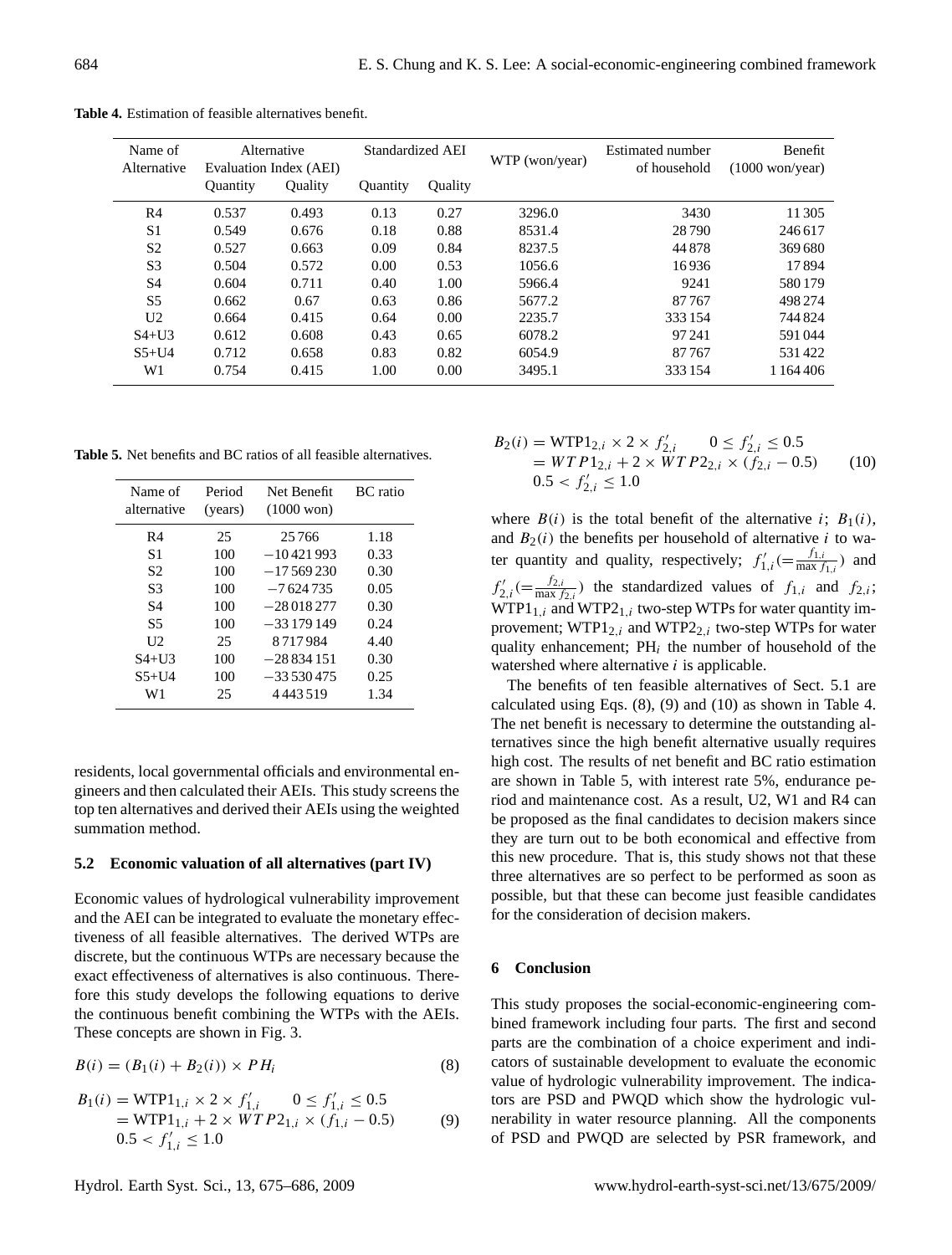calculated by weighted summation method, a type of MCDM techniques. These indices can not only give site-specific information to the respondents of a survey to avoid scope sensitivity in the choice experiment, but also support the standard to divide the study watershed into similar sub-regions. Therefore, residents can respond with a realistic WTP for the correct application of the CE, since they can recognize and confirm the present condition of their place of residence. In addition, after dividing into sub-regions on the basis of hydrologic vulnerability and location, each WTP is estimated to consider the spatial characteristics. A single WTP is not realistic, since the regions have different conditions. Therefore, this combination of weighted summation method and a choice experiment can make an improvement in the precise estimation of site-specific WTPs. The third and fourth parts are the combination of the WTPs and the AEIs to estimate the exact economic valuation of all feasible alternatives is the most original in this study. The CE just shows the economic values of several alternatives and improvement of environmental attributes. But this approach can provide the economic values of all alternatives from the values of environmental attributes improvement and the AEI. Finally, we carry out these four steps in the highly-urbanized watershed of Korea.

This study develops an appropriate method in which stakeholder opinions or preferences are quantitatively reflected on weights of indicators and monetary values of environmental improvements. This systematic screening procedure will provide decision makers with the flexibility to obtain stakeholders' consensus for water resources planning.

Some choice experiment applications already exist, but this is the first study to develop a combination of hydrologic vulnerability grading and a choice experiment supplied with exact and concise information. Lastly, this research provides a useful social-economic-engineering combined framework for incorporating such quantitative information into the evaluation of various policies with regard to water resource planning and management.

*Acknowledgements.* This research was supported by a grant (1-7-3) from Sustainable Water Resources Research Center of  $21^{st}$  Century Frontier Research Program of Ministry of Science and Technology (90%) through Engineering Research Institute of Seoul National University and Safe and sustainable Infrastructure Research (10%).

Edited by: L. A. Swatuk

#### **References**

- Abrahams, N. A., Hubble, B. J., and Jordan, J. L.: Joint production and averting expenditure measures of willingness to pay: Do water expenditures really measure avoidance costs?, Am. J. Agric. Econom., 82(2), 427–437, 2000.
- Adamowicz, W., Louviere, J., and Williams, M.: Combining revealed and stated preference methods for valuing environmental amenities, J. Environ. Econ. Manage., 26, 271–292, 1994.
- Baarsma, B. E.: The valuation of the Ijmeer reserve using conjoint analysis, Environ. Resour. Econ., 25, 343–356, 2003.
- Bateman, I., Carson, R., Day, B., Hanemann, M., Hanley, N., Hett, T., Jones-Lee, M., Loomes, G., Mourato, S., Ozdemiroglu, E., Pearce, D. W., Sugden, R., and Swanson, J.: Economic Valuation with Stated Preference Techniques: A Manual, Edward Elgar, Cheltenham, 2002.
- Bennett, J. and Blamey, R.: The Choice Modelling Approach to Non Market Valuation, Cheltenham UK and Northampton, MA, USA: Edward Elgar, 2001.
- Carlsson, F. and Martinsson, P.: Do hypothetical and actual marginal willingness to pay differ in choice experiments? Application to the valuation of the environment, J. Environ. Econ. Manage., 41, 179–192, 2001.
- Carson, R. T. and Mitchell, R. C.: The issue of scope in contingent valuation studies, Am. J. Agric. Econ., 75, 1263–1267, 1993.
- Christofides, A., Efstratiadis, A., Koutsoyiannis, D., Sargentis, G.- F., and Hadjibiros, K.: Resolving conflicting objectives in the management of the Plastiras Lake: can we quantify beauty?, Hydrol. Earth Syst. Sci., 9, 507–515, 2005,
- [http://www.hydrol-earth-syst-sci.net/9/507/2005/.](http://www.hydrol-earth-syst-sci.net/9/507/2005/) Chung, E. S. and Lee, K. S.: Prioritization of water management
- for sustainability using hydrologic simulation model and multicriteria decision making techniques, J. Environ. Manage., 90(3), 1502–1511, 2009a.
- Chung, E. S. and Lee, K. S.: Identification of spatial ranking of hydrological vulnerability using multicriteria decision making techniques: Case study of Korea, Water Resour. Manage., published online, 2009b.
- Collins, A., Rosenberger, R., and Fletcher, J.: The economic value of stream restoration, Water Resour. Res., 41, W02017, doi:10.1029/2004WR003353, 2005.
- Cupps, R. A.: Emerging problems of citizen participation, Pub. Admin. Rev., 37, 478–487, 1997.
- Diamond, P. and Hausman, J. A.: Contingent valuation: Is some number better than no number?, J. Econ. Perspec., 8, 45–64, 1994.
- European Environment Agency: Environmental Indicators: Typology and Overview, Copenhagen, Denmark, 1999.
- Freeman III, A. M.: The Measurement of Environmental and Resource Values: Theory and Methods, second ed. Resources for the Future, Washington D.C., 23–26, 2003.
- Garrod, G. D. and Willis, K. G.: The non-use benefits of enhancing forest biodiversity: A contingent ranking study, Ecol. Econ., 21, 45–61, 1997.
- Gordon, J., Chapman, R., and Blamey, R.: Assessing the Options for Canberra Water Supply: An Application of Choice Modeling in the Choice Modeling Approach to Environmental Valuation, Edward Elgar, 2001.
- Greene, W. H.: Econometric Analysis, fourth ed. Prentice-Hall, London, 2002.
- Hanley, N., Mourato, A., and Wright, R.: Choice modeling approaches: A superior alternative for environmental evaluation?, J. Econ. Survey, 15(3), 435–462, 2001.
- Hanley, N., Wright, R. E., and Adamowicz, W.: Using choice experiments to value the environment, Environ. Resour. Econ., 11, 413–428, 1998.
- Hanley, N., Wright, R. E., and Alvarez-Farizo, B.: Estimating the economic value of improvements in river ecology using choice